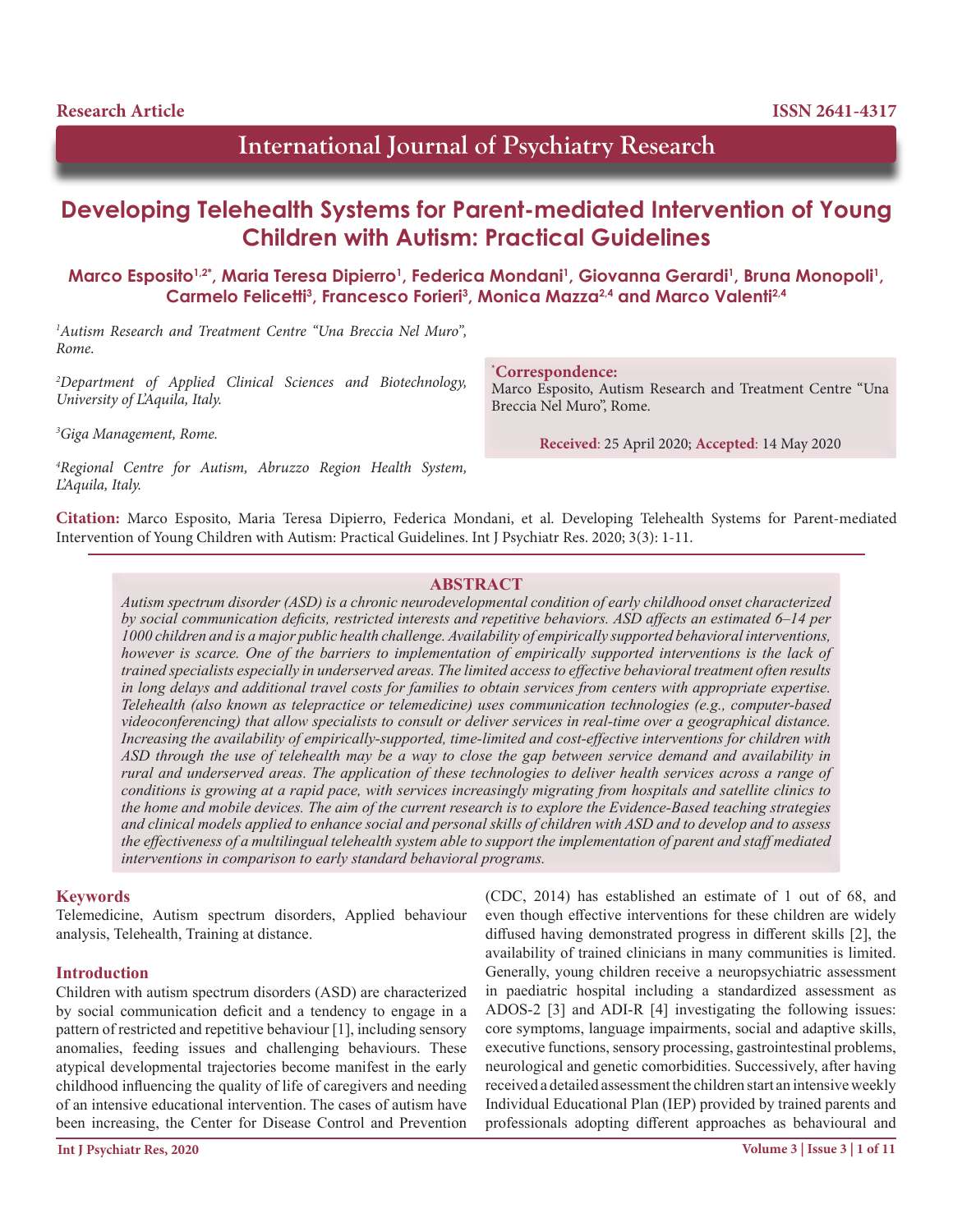developmental interventions, speech therapy, physical therapy, occupational therapy along with sporting and artistic activities. In the majority of cases autism represent a severe challenge for the caregivers burden either for their perceived stress or about family income issues. For example, the scientific literature has displayed that parents of children with autism commonly show more stress symptoms, comprising anxiety and depression, than caregivers of other disabilities [5], inducing parents to leave frequently a job decreasing the family budget. On the other hand, providing early interventions to children with ASD for the entire life cycle also decrease the public expenditure [6]. In order to resolve these evidences, several researchers along with technicians have been developing software and hardware (telehealth, telemedicine, and so on) to support and/or replace special education services commonly delivered in-person by case manager and therapists, especially for people living in rural areas. Indeed, some researchers mentioned practical difficulties with offering support in-person, such as large waiting lists for support or costs and time involved with traveling around rural areas, further cited a lack of behavioural expertise and support available internationally [7].

Likewise, some researchers have examined costs relating to the use of telehealth in comparison with in-person support. For example, Wacker, Lee, Dalmau, Kopelman, Lindgren, Kuhle et al. [8] estimated that the weekly costs of providing a functional analysis would have been \$335.09 per client if training were delivered inperson (when including costs related to the behavioural consultant's time and travel) versus \$57.95 when training was delivered via videoconferencing. Similarly, the combination of a functional analysis and Functional Communication Training (FCT) would have resulted in total costs per client of \$55,872 if delivered inperson, versus \$11,500 when delivered via videoconferencing. Also, Lindgren and colleagues [9] evidenced large cost savings as a result of the use of telehealth, particularly when telehealth support was provided in client's homes rather than regional clinic settings (due in part to the exclusion of costs relating to families travel to the clinics, additional staff support, and use of other resources).

### **Telehealth behavioural interventions**

The results concerning the effectiveness of telehealth services provide initial support for the use of telehealth as a way to effectively train individuals to implement ABA (Applied Behaviour Analysis) techniques including assessments, teaching procedures and specific interventions [10]. In some cases, training via telehealth was found to produce comparable results to traditional in-person training and resulted in behavioural change or useful assessment outcomes for clients. Furthermore, telehealth training was rated as highly socially valid and, in preliminary analyses, resulted in significant financial savings for organizations and reduced travel burdens for trainees. Providing training via telehealth may therefore be a promising method of supporting behavioural change for clients and increasing access to behavioural support. Due to the low number of articles utilizing a group design and other methodological procedures as stable data in the baseline, experimental control, replication of independent variable manipulations, or a lack of adequate data to evidence an effect, it is necessary to extend the

research studies in this area.

Firstly, the vast majority of research was conducted by research teams located primarily in the USA; therefore, it could be useful to deliver these systems in other countries. In addition, there are only a few direct comparisons of training provided via telehealth with training provided via in-person methodology. Moreover, it must be considered the variables result relating to trainee fidelity to identify the determinants of and ways to improve trainee's implementation of techniques, and the impact of this on client outcomes. Identifying the characteristics of those who would benefit most and engage with telehealth support would ensure that such methodology is used when it is most appropriate and useful. Conversely, the support provided via telehealth could alter the therapeutic relationship between the therapist/trainer and the trainee [11]. For example, if the therapeutic relationship is indeed altered, it may imply that behaviour analytic telehealth support will be most appropriate for individuals who are more emotionally resilient and require less psychological support from trainers during the training. These implications will need to be investigated and taken into account when implementing support via telehealth. Essentially, telehealth systems could be particularly important in contexts where expertise in behaviour analysis is scarce or not geographically widespread such as the UK, where only 275 professionals are registered as Board Certified Behaviour Analysts (BCBA). This is equivalent to one certified professional per 235,525 people and is much lower than other countries such as the USA, where there is one certified professional for every 12,776 people.

Concerning a recent review [10], telehealth methods used different characteristics of training (e.g., methods and technology used, dosage of training, format of training), various behavioural focus of the training (e.g., type of assessments, skills, or interventions used), and outcomes (for trainer, trainee, client, social validity, obstacles experienced). As reported, 20 articles were identified which focused on using telehealth methodology to train stakeholders in behavioural techniques. Across these 20 articles, 113 agents were trained in behavioural techniques via telehealth and 104 children with intellectual or developmental disabilities, most commonly ASD, received support from someone who had been trained via telehealth. In some cases, additional individuals were also trained including control groups and assistants which supported the families or professionals during the implementation of the intervention. In most cases, training was focused on assessments such as functional analyses [12] or preference assessments [13]. Fewer studies focused on training for specific intervention strategies: in some cases, trainees were supported to develop and implement FCT or differential reinforcement interventions [9,14-17] and in one case, trainees were taught to implement Reciprocal Imitation Training [18], or mand and echoic training [19]. Three studies focused on improving trainee's skills relating to implementing behavioural teaching techniques such as discrete trial teaching or incidental teaching [20-22]. Generally, training was provided via videoconferencing (e.g., real-time communication across a distance using an internet connection with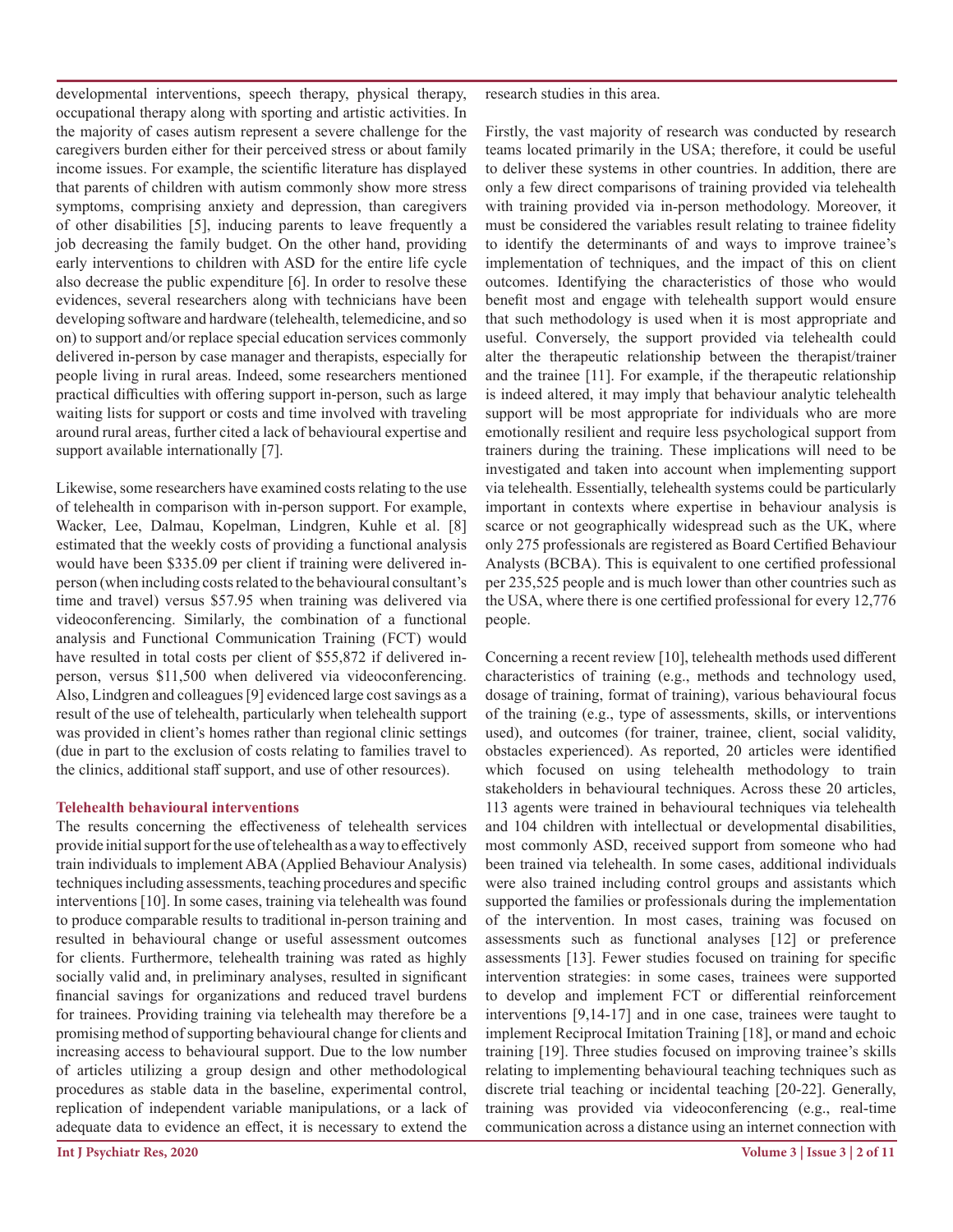video and audio facilities) with the trainer providing training and/ or coaching from a different location, using a computer, webcam, and microphone. Some researchers provided direct instruction, modeling, or role-playing. In other cases, trainees undertook selfinstruction using online modules or videos, or written explanations of the techniques and individual practice. However, it is possible to provide a delayed feedback based on videos made during clinical sessions. In addition to these methods a supplemental training could be delivered as homework, funny learning activities, simple questionnaires, virtual reality solutions, and so on. Generally, it should be considered as a good practice to provide an assistant manual containing information about the techniques, data recording forms and videos as tutorial tools as well as written protocols for trainers to use during coaching/training.

Nevertheless, a range of outcomes have been displayed for both the trainee themselves and the client. Two studies compared outcomes of training conducted via telehealth with in-person methods [9,21], and both found comparable results between the two delivery formats suggesting that delivery of training via telehealth may be as effective as delivery via traditional in-person methods. Outcomes reported for trainees related in most cases to trainee fidelity or skills, with only one article examining changes in trainee knowledge about the procedures and reporting large increases [22]. One of the studies which focused on teaching techniques presented client outcomes, reporting large increase in children's use of mands [18]. Where trainees implemented functional analyses, a social function was identified. The results of the analyses were directly verified using a function-based intervention [8,9,16,17]. Moreover, Machalicek and colleagues [23] presented results of preference assessments conducted by trainees for three children. In this instance, preferred items were identified for each child and these preferences were subsequently verified using an instructional intervention in which children were observed to choose the task associated with access to the items identified as preferred. Finally, telehealth interventions focused on training agents to implement specific procedures such as FCT or differential reinforcement, Reciprocal Imitation Training, mand and echoic training were found to be generally effective when implemented by trainees, and a number of studies [9,14,17] reported large reductions also in challenging behaviour for the majority of clients.

For these reasons, the aim of the current study is to explore the Evidence-Based teaching strategies and clinical models applied to enhance social and personal skills of children with ASD and to develop and to assess the effectiveness of a multilingual telehealth system able to support parent and staff mediated interventions in comparison to behavioural programs as usual. To sum up, we endeavor to respond to the three research questions:

(1) how effective is the use of telehealth for training individuals in ABA approaches in relation to improving trainee skills or fidelity, and/or changing children behaviour?

(2) is it possible to discover a similar outcome in comparisons of training provided via telehealth with training provided via inperson methodology?

(3) Is the use of telehealth for training in ABA approaches socially

acceptable and are there any obstacles reported that researchers and practitioners in the field should consider when utilizing such methodology?

## **Method**

**Participants: Trainer, trainee and children's characteristics Trainer characteristics:** These professionals should have a prior experience or training in behaviour analytic approaches, along with certified practical experience working with children.

Specifically, the trainers could have a Master's degree in Applied Behaviour Analysis and two years of experience in treatment of children with ASD. Also, trainers could be recruited by Doctoral or Master's courses with experience using behavioural approaches. It will be asked trainers to follow a protocol concerning procedural fidelity in teaching to trainees along with a continuous assessment.

**Trainee characteristics:** This group includes parents (generally caregiver) of children with an ASD diagnosis as well as their close assistants (relatives, baby-sitter, private therapists, psychologists, social worker and so on). This possibility will offer a practical and clinical aid to family in order to warrant a better fidelity concerning the application of the telehealth intervention. These individuals could assist parents during the sessions in relation to setting up the room, ensuring availability of materials, and providing physical assistance on-site during the implementation of procedures. In many cases, trainees could not have prior experience or knowledge of behavioural techniques.

**Children:** Clients (N=30; aged under six years) will be selected on the basis of the diagnosis of ASD, made by experienced clinicians operating in the public health services, based on the criteria of the DSM-5 and assessments by means of standardized diagnostic instruments, e.g. the ADOS-2 and ADI-R. Furthermore, a cognitive skills' assessment as the Griffiths Mental Developmental Scale-Extend Revised [24], Leiter-3 [25] or other similar instruments will be useful in providing an updated cognitive profile of the children in order to develop a tailored educational plan. Children will be excluded if they have had seizures or an additional medical diagnosis (e.g., genetic syndromes). Subsequently, the sample will be divided into two parts assigning children to two test conditions (standard behavioural intervention and training with telehealth system), so fifteen children will be assigned to an experimental group (EG) and the others will constitute a control group (CG). The groups will be similar on all variables at baseline assessment and no other behavioural interventions will be undertaken during the experiment for any of the children. The research will be conducted with prior consent by both parents and with the approval of the host institution. The project will be submitted for prior approval to the local ethics committee and conducted in compliance with the Code of Ethics of Research in Psychology according to national (Code of Ethics AIP) and international guidelines (Code of Ethics SRCD — Society for Research in Child Development).

### **Standard behavioural intervention**

The children taking part to the standard behavioural intervention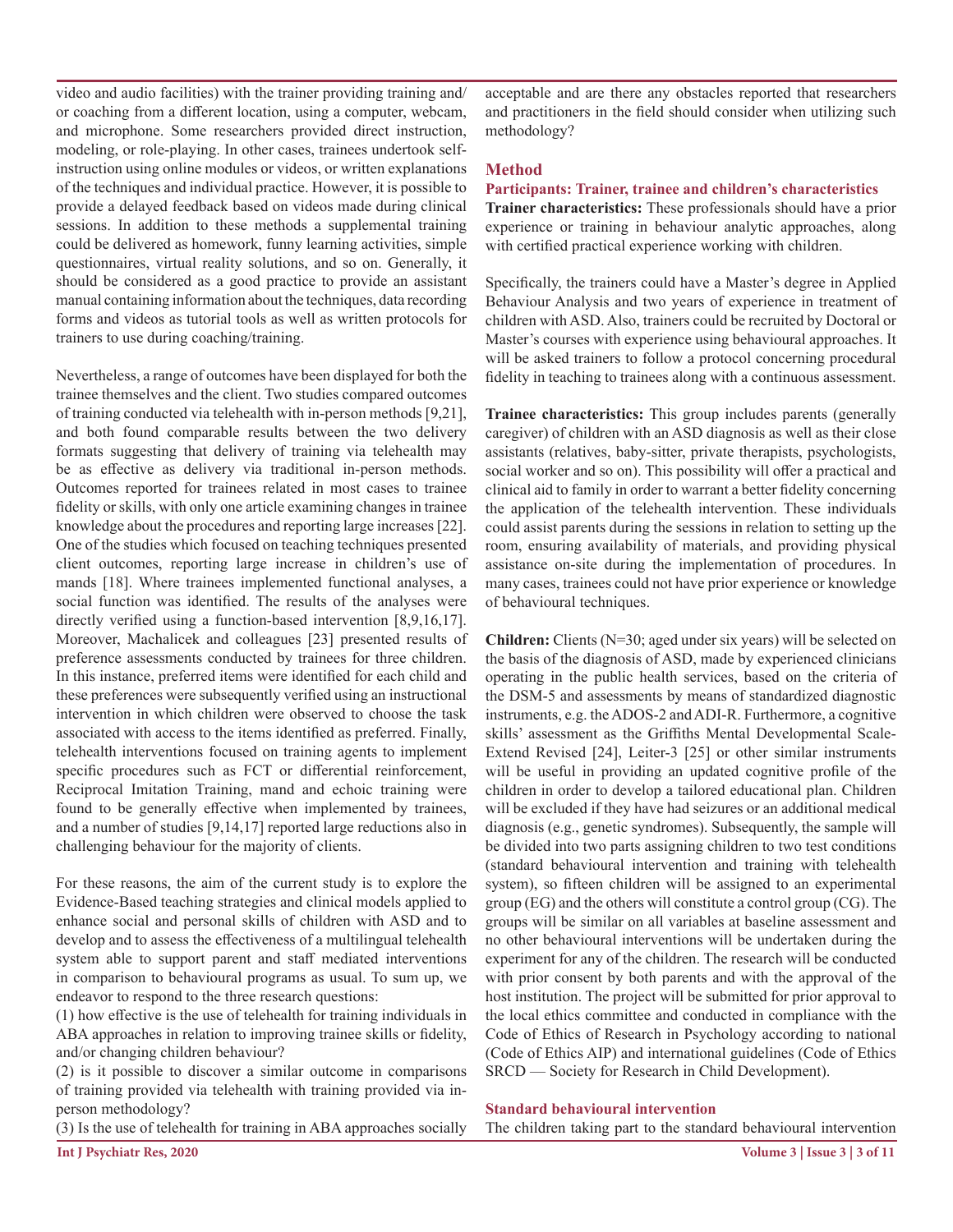will follow a comprehensive ABA treatment that include 6 hours a week of 1:1 therapy with a behavioural therapist (half of the time spent in quasi-natural settings) divided between Discrete Trial Teaching (DTT) and Naturalistic Environment Teaching (NET) [26]. The IEP planned for the children will involve preschool goals regarding communication, attention, imitation, social play, gross and fine motor skills, receptive and expressive language and autonomy. Each child's skill strength and deficits will be also evaluated on the basis of their performance in the Assessment of Basic Language and Learning Skills [27] carried out by the assigned supervisor. The ABLLS is used both to identify learning goals and to control either progress or regression during the standard treatment. Additionally, the intervention comprises direct supervision (one hour a week) by an expert professional to ensure the reliability of teaching procedures and parent inclusion (parents spent two hours a week in the therapy room with clinical staff). Parents will attend a parent education course at the beginning of the behavioural program with an expert supervisor on six main units (evidence-based treatments, teaching methodologies, Verbal Behaviour approach, Augmentative Alternative Communication, analysis and management of challenging behaviours, development of play skills). Every unit will last three hours and after the course parents take part in the treatment by first observing and then implementing the ABA therapy with their children (following their children for one hour a day through the generalization and maintenance of the targets acquired with the therapist at the centre). Data from the standard therapy will be gathered from data sheets provided by supervisors for therapists. During the training with telehealth system none of these aspects will be changed in order to guarantee the greater reliability of internal validity of the study (for more information concerning the conceptual frame of behavioural intervention, please see the following discussion).

### **Training with telehealth system**

For this study we will provide a telemedicine system to the experimental group to verify an increment in the children's mastered targets after 24 weeks, along with an assessment of knowledge, competencies and fidelity of the trainees, while the control group will follow only the standard therapy described above. In reality, the research staff before the beginning of the experiment will develop three single tests (pilot study) for a month with three children to guarantee the reliability of the electronic products, applying a multiple baseline single case design approach. These single tests will be excluded from the experiment with the groups, respecting the gradual research phases [28]. Successively, the training will be provided through the telehealth system at the children's homes with the assistance of parents. Prior to the training, the parents of participants will be trained in the use of the electronic platform and on technical equipment in order to support the parents throughout the practice and to offer informatics assistance. Access to the telehealth system will be protected by user name and personal password released by a member of the project staff. The video-conferences will be provided at distance one session a week (90 minutes) by an assigned supervisor through via Wi-Fi connection and recorded for data collection. Nevertheless, the first week of the training will include six intensive sessions at distance

exclusively to offer a parent education course (approximately 720 hours of lessons). Parent education aim to train caregivers about the main aspects of the behavioural program. As required, it will be possible to offer a psychological support by a psychotherapist throughout the training. All the interventions will be covered by a corresponding insurance. Especially, the telehealth training will allow conducting real time direct observation of client behaviour and supervision, coaching parents to implement assessment and treatment procedures, and to store video and audio files of the observation sessions in order to offer a clinical delayed feedback.

# **Contents of the telehealth system**

Researchers along with external technicians (engineers, programmers, designers and computer scientists) and a project manager will set up a project called P.O.T. (parents on training) program that aim to create an electronic tool for children with autism and their parents with the aim to transfer effective behavioural programs from practical experience of clinical staff to a system at distance. The training at distance could support the same areas of the ABA treatment. Firstly, a detailed parent manual (free download) will be provided to caregivers highlighting therapy strategies related to: increasing the child's attention and motivation, stimulus preference assessment, listener, echoic and mand training, non-verbal communication and exchange of pictures [29], imitation, antecedent behaviour-consequence relationship (ABCs of learning), cognitive skills, toilet training and other autonomies, functional and symbolic play, and finally fine and gross motor skills. The same contents will be delivered also during the first intensive week of training. Moreover, it will be offered a list of videos recorded examples of the therapist demonstrating each ABA topic with young children of different skill level along with homework and self-managed learning activities for parents like simple games or self-administered questionnaires. Likewise, an extension of this electronic tool could include a structured virtual reality setting (for example users could move an avatar through a multiple choice system with a keyboard) so that to practice behavioural teaching strategies and to manage some simulated challenging behaviours in a safe environment before the actual training with the child, while respecting ethical issues.

# **Educational plan, teaching strategies and data collection**

After the baseline assessment the assigned supervisor will provide to the parent a list of comprehensive educational goals concerning language, imitation, play, motor skills, toileting, feeding, and so on along with procedures for the data collection. For example, relating to the DTT, each therapy session should consist of 9 teaching trials for every one acquisition, mixed with trials that assess previously mastered targets. In these cases, the caregiver teaches more than one acquisition target during an instructional session according to the daily educational plan (usually not more than eight acquisition targets a day). The caregiver should provide the initial instruction at the start of each trial and wait 3 seconds for a child's response. If the child responds incorrectly or do not respond, the caregiver delivers a prompt. The parent fades the prompts by starting with the most intrusive to the less intrusive prompts across trials. Likewise, the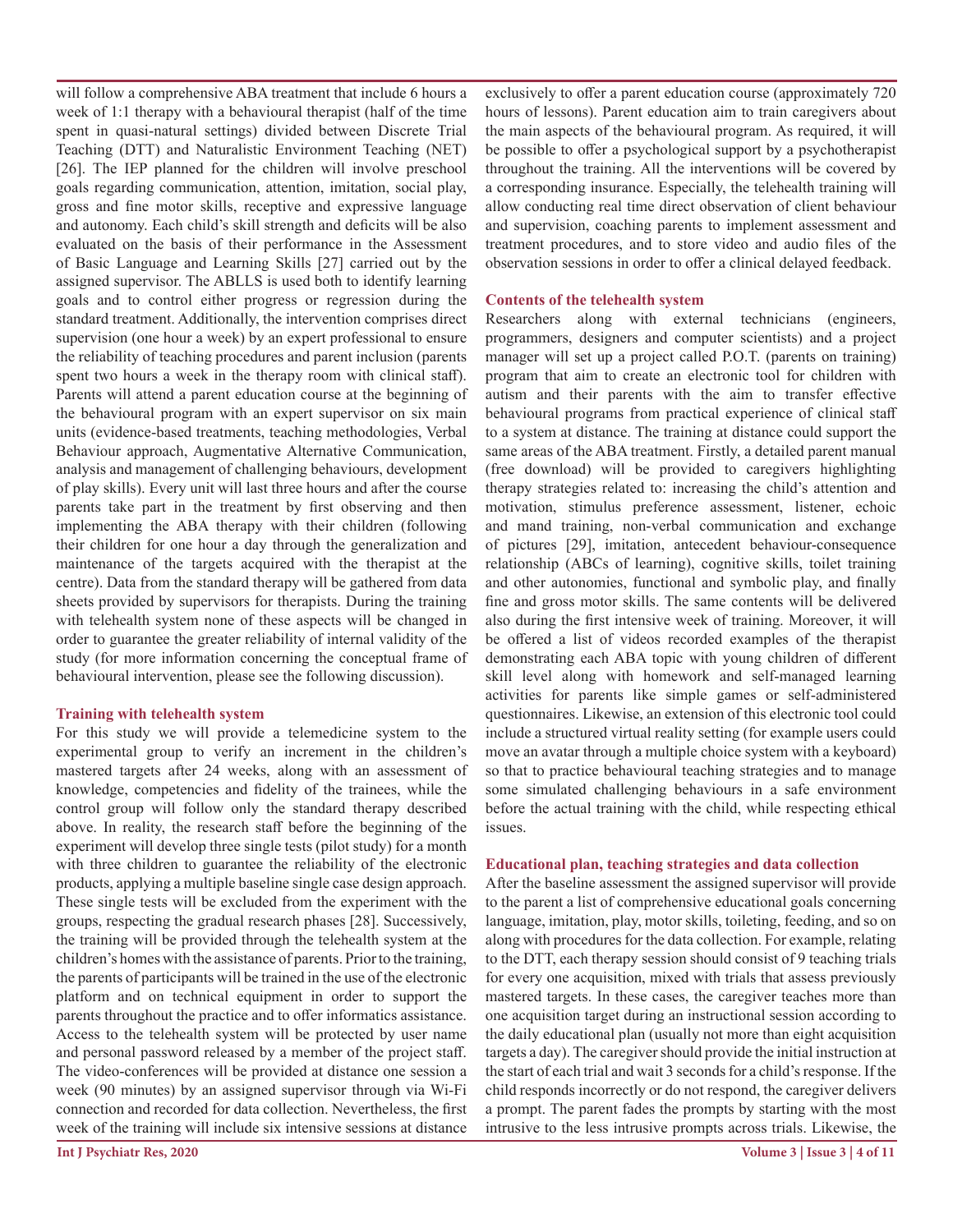parent can offer differential reinforcement in order to increase the frequency of behaviour. Teaching terminate following a minimum of three consecutive sessions with (a) correct unprompted responses at or above 88% of the trials (continuous data) and (b) a correct unprompted response on the first trial [30]. One session a week will be recorded and managed at distance by the case manager for the caregiver's adherence to the teaching procedures (n=4 sessions in a month). Inter-observer agreement will be programmed for a percentage of the recorded sessions. Subsequently, the sum of the mastered targets for any educational programs and the latency of the children learning will be collected for all educational programs such as attention, receptive identification of objects and the imitation of actions with objects. For instance, the attention program could group the following targets: immediate response to name, or during play and conversation, to maintain eye contact for 5 seconds, joint attention and selective attention by barrage tasks. The receptive identification of objects program generally include the discrimination of listened words regarding common objects (animals, body parts, foods, musical instruments, cartoons and so on) as well as the imitation of actions with objects program ask children to replicate the action of the adult (rocking a doll, waving a flag, moving a car, beating a drum, drinking from a glass and so on). To clarify, pre and post experiment the means of mastered targets divided for educational programs and the corresponding latency of learning (number of sessions) will be collected in order to compare groups (standard and telehealth behavioural intervention). During the parent education and parent training at distance it will be possible to face the following teaching strategies commonly implemented in the behavioural interventions as Verbal Behaviour Approach, DTT and NET; incidental teaching (IT), visual schedules, Augmentative Alternative Communication (AAC), prompting strategies (prompt delay, most-to-least, leastto-most), fading, task analysis, differential reinforcement, stimulus preference assessment (free-operant, multiple and paired choice), timer and potty alarm, forward and backward chaining, schedules of reinforcement, token economy, video-modeling and social stories (to find further information about teaching strategies please see http://www.scienceofbehaviour.com/).

### **Equipment**

The only equipment that the telehealth centre need for the purposes of the project are: headsets with microphones to minimize the breach of confidentiality in an office space with multiple workstations and video recording software to record the telehealth sessions for subsequent data collection. The researchers' decisions about the equipment needs for each computer system will be based on determining (a) what options would work best for two-way audio and video transmission; (b) how to keep costs as low as possible while maintaining acceptable audio-video quality; (c) what systems would be simple, secure, and reliable to use; and (d) what equipment would offer the best practical options for scalability so that behavioural telehealth services could be spread as widely [31]. Moreover, to achieve optimal speeds for videoconferencing, there are numerous types of Internet connection options available to consumers. These services include dial-up (via phone line), coaxial cable (via cable TV line), digital subscriber line (DSL; via

phone-line), local-to-dish microwave transmission, satellite, fiber optic service and so on. Generally, Cable-based Internet offers a direct continuous connection to the Internet, which is less likely to result in signal interruptions or interference. Concerning the hardware, the researchers could provide computers at the start of the project, with a minimum of an i5 ®Intel processor, 4 gigabytes (GB) of RAM, integrated graphics, 250 GB of hard disc drive storage, 15-in. screen, and open universal serial bus (USB) 2.0 ports. The parents could use external and headsets, which provide both speakers and microphones in each unit. The benefit of these headsets is that noise going to the participant as well as participant sounds that might be heard by others in the clinic environment is minimized. Finally, for this project, a videoconferencing software should be sufficient for telehealth and as a result it is important to have OS and software updates installed prior to conducting telehealth sessions.

There are diverse software options as widely diffused SkypeTM that offer the best price-performance ratio of any of the videoconferencing software options available, however other providers may prefer to use alternative software (e.g., Vidyo®, Adobe® Connect™, vSee, etc.). Also, a video recording software should be used to record the A/V input from telehealth sessions for subsequent data collection and data analysis using a video capture software professional. Concluding, the degree to which technology support is needed will likely depend on the provider's knowledge of technology and on how the provider structures the telehealth services. On the other hand, after internal preparation and testing, the providers become relatively conversant with the majority of technological issues that may be encountered. For this reason, technology support could be used most often at the beginning of the participation in the project and faded across time as the provider and parents become more familiar with the system.

### **Assessment**

During baseline, children and parents will receive a preintervention evaluation.

Firstly, we will gather socio-demographic data with the purpose of investigate the following characteristics of the participants (age, education, ethnicity, income and received services), simultaneously collecting a detailed and blinded assessment for the children by an external neuropsychiatric team, concerning the following dimensions: core symptoms, cognitive skills, language, challenging behaviours, parental stress and adaptive abilities. For these reasons, it will be employed about core symptoms the following instruments: the ADOS-2 and ADI-R, both mentioned above and the Social Communication Questionnaire [32], The ADOS-2 is a well-established diagnostic instrument that places the child in naturalistic situations, designed to evoke communication and interaction with the examiner. It is organized into four separate modules, based on the age and expressive language level of the child, ranging from pre-verbal toddlers to verbally fluent adults. Behaviours are coded in the areas of social communication, social relatedness, play and imagination, and restricted interests and repetitive behaviours. A child meets criteria for a classification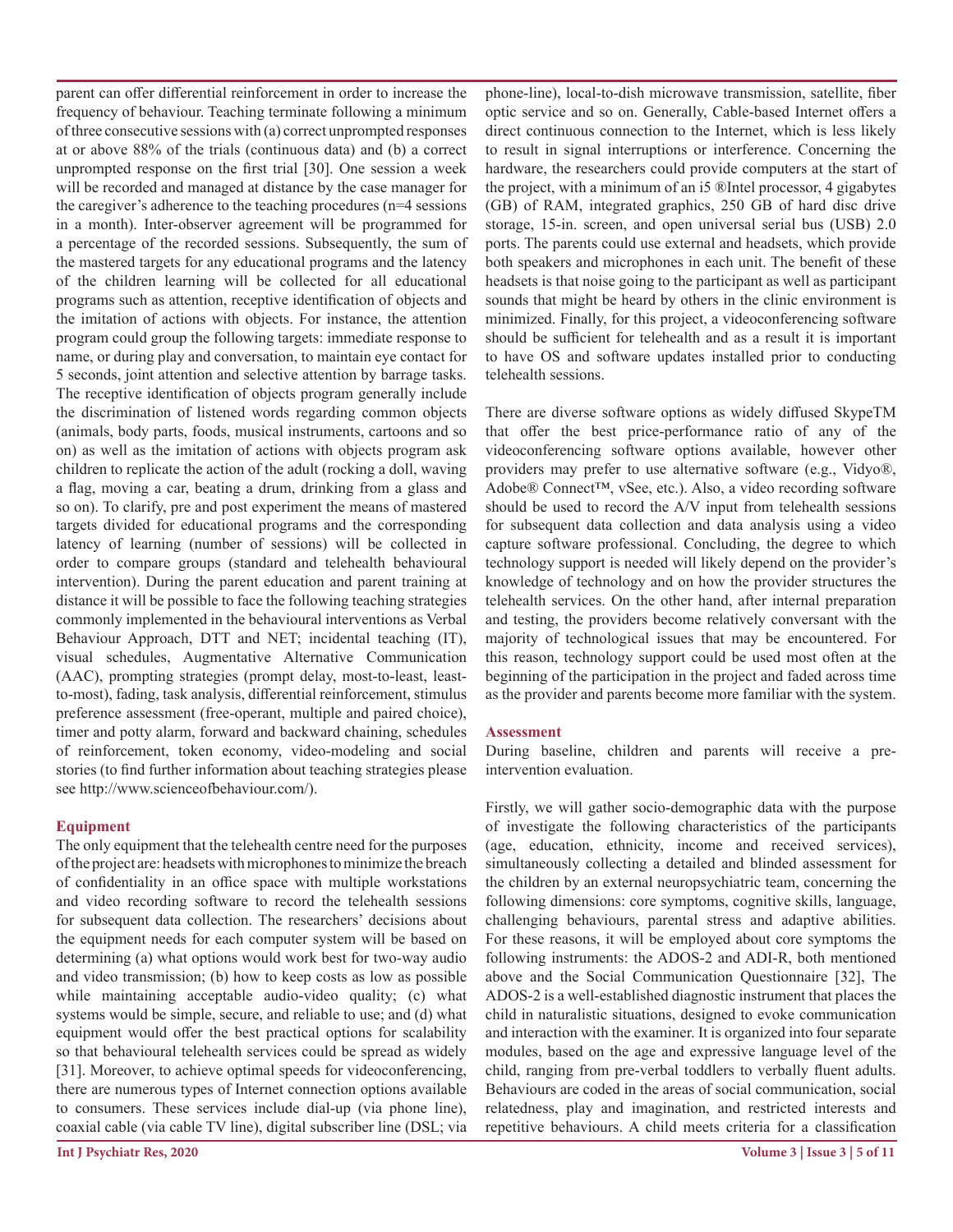of autism if the scores in the social and communication domains and the total on the algorithm meet or exceed pre-specified cutoff scores. The ADOS has been shown to have sensitivity in the upper 90% range and specificity in the upper 80% to lower 90% range in relation to effectively discriminating between individuals with and without ASD. In addition, the SCQ is a 40-item parentreported questionnaire designed to support the diagnosis of ASD in individuals from 4 to 40 years of age. Each item is checked as 'yes' or 'no', and assigned a point rating of '1' (presence of abnormal behaviour) or '0' (absence of abnormal behaviour). The points are summed and result in a total possible score of 0–33 for nonverbal children and 0–39 for verbal children. Totals are compared to a cut-off of 15 for ASD and 22 for autism. Using the cut-off score of 15, discriminant validity of the SCQ is adequate for differentiating ASD from non-ASD conditions (sensitivity = 0.71; specificity =  $0.71$ ). In order to measure the cognitive skills, the GMDS, Leiter-R or similar instrument will be adopted. The Griffiths Scales include six sub-scales for the two to eight year age group as gross motor skills, including the ability to balance and coordinate and control movement, daily living skills, receptive and expressive language, eye and hand co-ordination, fine motor skills, visuospatial skills including speed of working and precision, ability to solve practical problems, understanding of basic mathematical concepts and understanding of moral issues. On the other hand, to assess the adaptive abilities of the children the Vineland Adaptive Behaviour Scales — Interview Edition [33] will be completed by the primary caregiver in order to measure the child's adaptive behaviour across four domains: socialization, communication, motor and daily living skills. The VABS asks parents to rate what the child "does" (as opposed to what the child is capable of) in the course of daily living using the following scale: 0 (cannot perform), 1 (sometimes performs), or 2 (performs independently). The Vineland domains have been standardized (mean of  $100 \pm 15$ ). Moreover, in order to explore the comprehension and expression of language (vocabulary) the McArthur Communication Developmental Inventories will be administered [34] as well as measurements regarding challenging behaviours displayed by children as aggression and stereotypes (Autism Spectrum Disorder-Behaviours Problems for Children Scales, ASD-BPC; [35]) or about restricted and repetitive behaviours (RRB). Furthermore, it will be important to consider parental stress since it generally affect children outcomes [36]; or likewise the quality of family life [37]. The PSI is a self-report screening tool that helps providers and families identify the sources and different types of stress that come with parenting. Parents report their level of agreement with 36 items that fall into three subscales: Parental Distress (PD), the extent to which parents feel competent, restricted, conflicted, supported, and/or depressed in their role as a parent; Parent-Child Dysfunctional Interaction (P-CDI), the extent to which parents feel satisfied with their child and their interactions with them; Difficult Child (DC), how a parent perceives their child to be, whether the child is easy or difficult to take care of and Total Stress, indication of overall level of stress a person is feeling in their role as a parent. All of these individually and combined are believed to affect the overall relationship between parents and their children. Finally, supervisor will gather data from the video conferences with

parents once per week to observe parent-child interactions inside ecological environment and to analyses the mastered target and the latency of child learning along with procedural fidelity of parents (note that the same data will be also partially examined to calculate an interobserver agreement). Concluding, at post-intervention and at follow-up (2 months after the conclusion of the training), other than the replication of the baseline assessment it will be adopted a project satisfaction protocol to parents and clinicians (including cost/benefit ratio and technical/schedule issues) and about the knowledge regarding behavioural teaching strategies acquired by caregivers (effects of parent training or parent education).

### **Analytical approach**

Firstly, a set of descriptive analyses on the sample will be conducted on the characteristics of participants (trainers, trainees and children). A single-subject, multiple baseline design will be programmed for the pilot study with only three families. To verify whether groups differed at baseline and at post intervention assessment, we will apply T-Test analysis between the groups, as the data met the assumption of normal distribution. As dependent variable we will select the means of mastered targets of standard therapy and the corresponding latency of learning dived for educational programs. Subsequent logistic regression analysis considering the improvement in the target score after the experiment will be applied to investigate if for the children taking part in the experimental group it could represent an advantage in learning. Then, a correlational analysis will be conducted to study the relationship between fidelity (integrity of teaching procedures, time spent on sessions, parent education, data collection) and outcomes. The correlation analysis will be applied selecting a significance level  $\alpha$ <0.05. Finally, linear regressions will be conducted to control the value of possible predictors. Data analyses will be performed using the R Package Version 3.3.3, SAS Enterprise Guide Version 7.14 and SAS Enterprise Miner version 14.1. Note that the first author is an international certified SAS data analyst.

#### **Discussion**

In recent years the scientific literature regarding comprehensive and focused behavioural intervention programs has been growing, and both types of approaches have been shown to be effective in improving communication, social skills, and management of problem behaviour for children with ASD [39]. In general, an Early Intensive Behavioural Intervention (EIBI) includes a tailored educational plan carry out by a case manager (supervisor), applied by trained therapists for more than 20 hours a week in multiple settings (school, home and community) following the principles of the Applied Behaviour Analysis (ABA), developmental psychology, social neurosciences and special education. The interventions can be mediated partially or exclusively by parents or other caregivers providing strategies to manage primarily some challenging behaviours and increasing the functional communication of children.

Concerning the different clinical models studied for autism in the last decades Christina Corsello [40] displayed two main Evidence-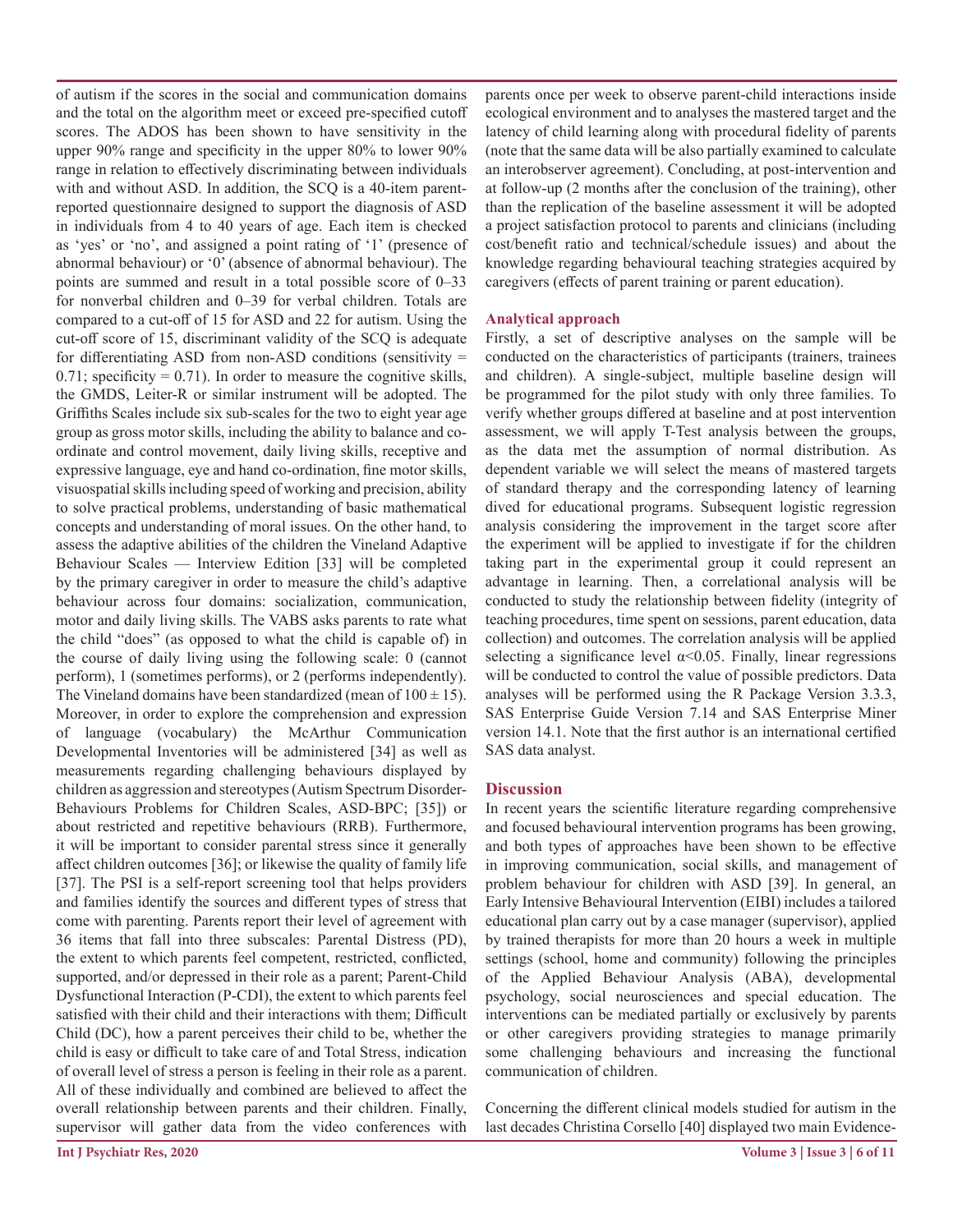Based approaches the UCLA Young Autism Project which uses the Lovaas method of intervention, specifically discrete trial intervention, implemented in one-to-one setting by trained ABA therapists, supervised by trained professionals. The focus of the first year of this behavioural program is on imitation, interaction, play, and response to basic requests. In the second year, the focus shift to work on language, descriptions of emotions and pre academic skills. To teach generalization, the children practice the skills in other situations and with other people, once they have acquired them in a one-to-one setting. On the other hand, The Denver model currently well-known as Early Start Denver Model [41] is also based on a developmental model of intervention. This program is delivered within a classroom setting on a 12-month calendar and meet 4 to 5 hours a day, 5 days a week. The focus is on positive affect, pragmatic communication, and interpersonal interactions within a structured and predictable environment. Almost all activities and therapies are conducted within a play situation. Goals of the program include using positive affect to increase a child's motivation and interest in an activity or person, using reactive language strategies to facilitate communication, and teaching mental representation.

To date, the effectiveness of EIBI and of the corresponding clinical models is well-established. It should be stated that behavioural interventions can increase language, cognitive and adaptive skills of children and adolescents with ASD [42]. Moreover, the EIBI has been demonstrated being effective in meliorating cognitive competencies, social and communication skills, autism symptoms, and quality of life either in clinical setting or in the natural environment [43-54]. However, although to date there is a claim around the effectiveness of the behavioural interventions, some important literature reviews suggest receiving the majority of research results with caution since the heterogeneity of response of children to treatment [51].

Although the well-established methodology limits concerning the clinical research studies, there have been promises that relating variables regarding the pre-treatment profile of the child and treatment variables to later child outcome will enable professionals to match individual children to specific treatment programs. The inherent heterogeneity of the ASD with a variety of different symptom clusters ranging from severe to minor impairments, naturally complicates the scientific and clinical goal of identifying such predictors likely to affect a child's response to treatment. Well-established factors include the child's age at the initiation of treatment, with younger children yielding better outcomes [55-57]. Cognitive ability at intake has a moderate relation to outcome [46,47,58,59], and children with better adaptive behaviours at intake tend to achieve better outcomes, and more language skills at intake accurately predict ''rapid responders'' to treatment [52,59]. The predictive value of autism symptom severity in determining developmental trajectories has rarely been investigated. Nevertheless, autism severity has been proven to account for additional explanation of different child outcomes [60,61]. Studies that address treatment factors such as intensity of intervention have revealed inconsistent results,

with one group claiming that comprehensive and high-intensity treatments produce better outcomes [50], and others suggesting that intensity does not necessarily correlate with outcome [60,62]. Finally, training and support to parents and their inclusion in the interventions led to a maintenance of the children skills and of their functional behaviours [63]. Despite the well-established variables studied for the application of an effective behavioural program for children with ASD, there has been few studies which consider the long-term effects of these interventions [64]. Currently, there are three important studies which include a follow-up measure after one, two and nine years from the conclusion of the interventions [65-67]. These studies on long-term effects reported positive outcomes for the children but not for the entire samples showing a heterogeneity in the response to treatment.

Furthermore, offering training and support to parents of children with ASD is widely considered a good practice. Parent training may be useful for younger children particularly for improving social communication, language use, and, potentially, symptom severity and family functioning, but the current evidence base for such treatment remains insufficient, in particular outcomes assessed in these studies were frequently short-term and indirect (intermediate) measures [2]. However, there is some indication of short-term improvements in language, social, and adaptive skills for children whose parents received training in these areas. In the 2012 [68] proved an advantage for children following the staff and parent mediated EIBI. These children showed a significant decrease in autism symptom severity, gains in mental developmental state and early language production, improvements that were not achieved by children following Eclectic interventions (controls showed gains in socialization and motor skills). Parents that followed Eclectic intervention benefit in decrease of parental stress that, in contrast, remained relative stable in the intervention group. This result joins previous research findings indicating a relation of parental stress and parent treatment provision: with decreases in parental stress in low-intensity treatments and increase in parental stress in intensive treatments, where parents are involved in treatment provision. The study highlights an important association between parental stress and staff treatment fidelity that interferes with decision-making in treatment planning and consequently with positive behaviour outcome. These results shed lights on the importance of the psychological support and supervision offered to the parent and the capability of the case manager to include families balancing their needs and personal resilience during the intervention time. On the other hand, it could be important consider the teaching approach provided to families. For instance, Strauss, Esposito, Polidori, Vicari, Valeri, & Fava [69], examined the differential effect of a highly structured adult-directed behavioural treatment condition and a more flexible child-oriented blending of behavioural and developmental treatment strategies in a clinical group setting with children with ASD. The children with autism following the more flexible child-oriented treatment condition engaged significantly more in higher-order play activities allowing for peer proximity and demonstrated better social functioning during activities with other peers with autism.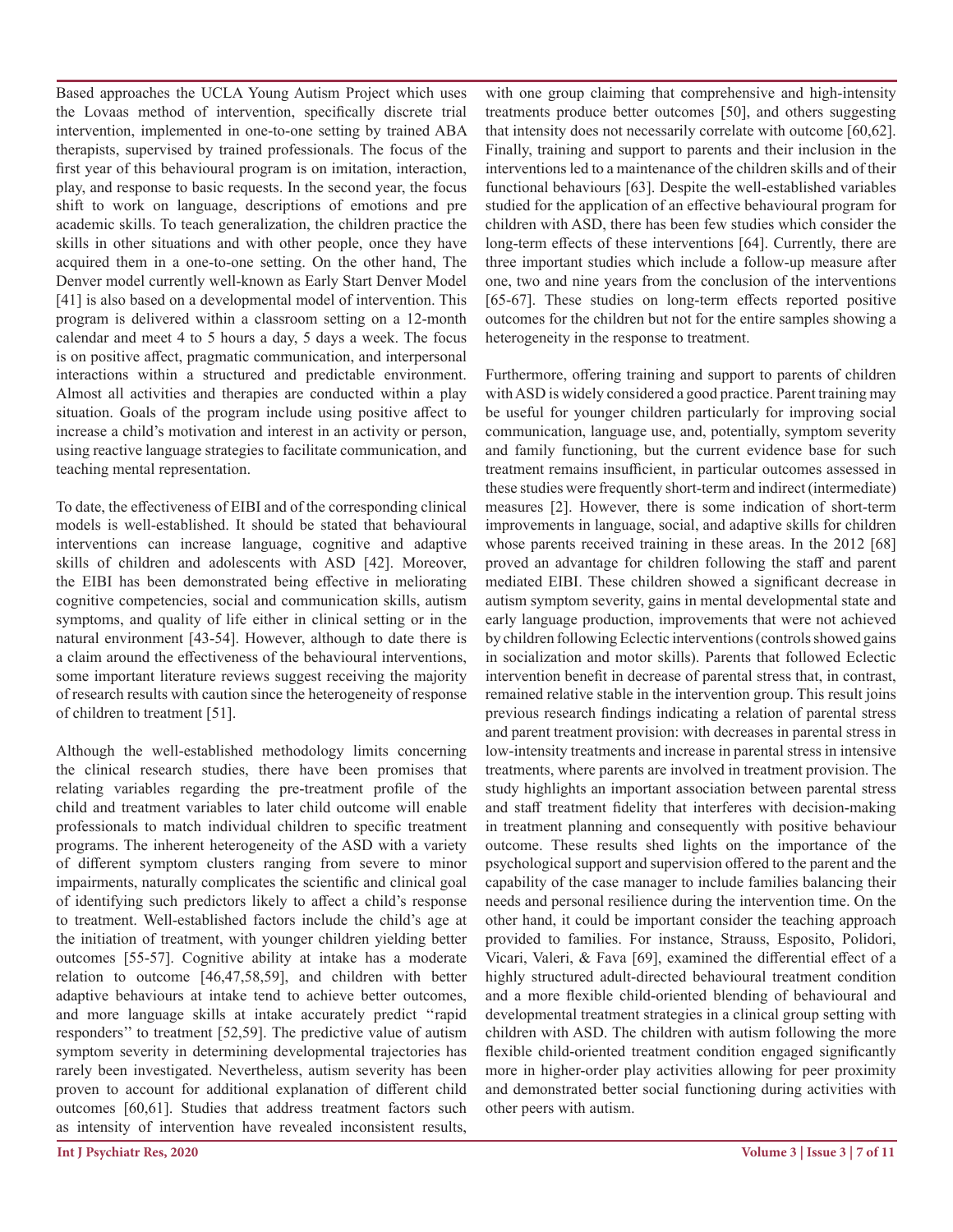A relation of child-oriented teaching utilizing less intrusive prompting to more developmentally appropriate play as well as social functioning was found. The findings suggest that childoriented play and social skill interventions in the clinical context, although being applied in a group of children with ASD, may facilitate social functioning and engagement.

Although there is consensus that parents should be involved in interventions designed for young children with ASD, parent participation alone does not ensure consistent, generalized gains in children's development. Barriers such as costly intervention, timeintensive sessions, and family life may prevent parents from using the intervention at home. Consequently, Telehealth interventions could represent a valid and suitable solution since integrates communication technologies to provide health-related services at a distance. Parents trained through these alternative solutions can become skilled at using teachable moments to promote children's spontaneous language and imitation skills. In fact, the scientific literature suggests the potential of technology for helping parents understand and use early intervention practices more often in their daily interactions with children [70].

The advantages of the use of technology in special education are well documented. Firstly, communication technologies can deliver specialized services in real time over a geographical distance (including multilingual approach). Definitely, the availability of special education services commonly delivered in-person by trained clinicians is poor, especially for people living in rural areas. Indeed, the evidence display practical difficulties with offering support in-person, such as large waiting lists for support or costs and time involved with traveling around rural areas, along with a lack of behavioural expertise. Indubitably, the costs relating to the use of telehealth are minor in comparison with in-person support. Additionally, these systems at distance can be accessed at any time of day, in any location with basic, inexpensive equipment, and use interactive, personalized features to communicate and share information. Telehealth such as computerized software programs, videoconferencing, and virtual 3D interactive programs has been used to teach various communicative, social, emotional, and academic skills to older children and adolescents with ASD. Current software and hardware solutions can provide interesting learning options either for trainees or for researchers such as serious games, real-time data recording [71], virtual reality, bio-feedback, advanced data analytics and data visualization, also supporting research in social and behavioural neuroscience allowing a greater control in clinical trials. Moreover, concerning the financial sustainability of the project, telehealth systems have many possibilities to receive public (European bands as Erasmus+) and private support (families, bank institutes, foundations and social activities).

On the other hand, it is important to consider some obstacles relating to telehealth. The majority of these trainings have occurred in simulated environments, classroom settings or through online distance learning programs with professionals rather than in families' homes. Hence, telehealth programs that do offer parenting

resources have primarily focused on behaviour management and general adaptive parenting techniques aim at helping high risk parents and those with behaviourally challenged children rather than families affected by autism. To date, only a few published studies have examined the efficacy of telehealth intervention for parents of children with ASD at home. Likewise, a number of obstacles were identified in the articles relating to the use of telehealth for training. These often related to technical difficulties albeit, in most cases, authors reported that technical issues did not significantly affect the training and were easily resolved. Issues relating to the logistics of using the equipment were also highlighted, including the possibility of needing someone to set up equipment prior to sessions, or transferring potentially large video files [14], and issues with protecting clients' confidentiality or obtaining informed consent [17]. Some authors discussed issues with software being blocked by local firewalls [21], and with insurance companies not covering the cost of support delivered via telehealth. The most common technology problems that the researchers have encountered have been related to audio transmission (as the delay in the exchange of audio information) or video transmission (e.g., video delay, freezing video, jerky movements, and tiled or pixilated images). These problems are related to connectivity, hardware, software, or a combination of these three computer systems.

## **Conclusion**

Telehealth systems allow specialists to consult or deliver services in real-time over a geographical distance, increasing the availability of empirically-supported, time-limited and costeffective interventions for children with ASD. The application of these technologies to deliver health services across a range of conditions is growing at a rapid pace, with services increasingly migrating from hospitals and satellite clinics to the home and mobile devices. For these reasons, the aim of the current research is to explore the Evidence-Based teaching strategies and clinical models applied to enhance social and personal skills of children with ASD and to assess the effectiveness of a multilingual telehealth system able to support the implementation of parent and staff mediated behavioural interventions. To date, a range of outcomes have been displayed for both the trainee and the children using telehealth solutions, comparing the training conducted at distance with in-person methods. Future research could explore the aptitudes required for having success in a training at distance, as well as the typology, the content and the approach provided by training programs and as a result which children achieve better progress via telehealth interventions.

### **References**

- 1. American Psychiatric Association. Diagnostic and statistical manual of mental disorders-5. Washington, DC: American Psychiatric Association. 2013.
- 2. Warren Z, McPheeters ML, Sathe N, et al. A systematic review of early intensive intervention for autism spectrum disorders. Pediatrics. 2011; 127: e1303-1311.
- 3. Lord C, Rutter M, DiLavore PC, et al. Autism diagnostic observation schedule, 2nd edition. Torrence, CA: Western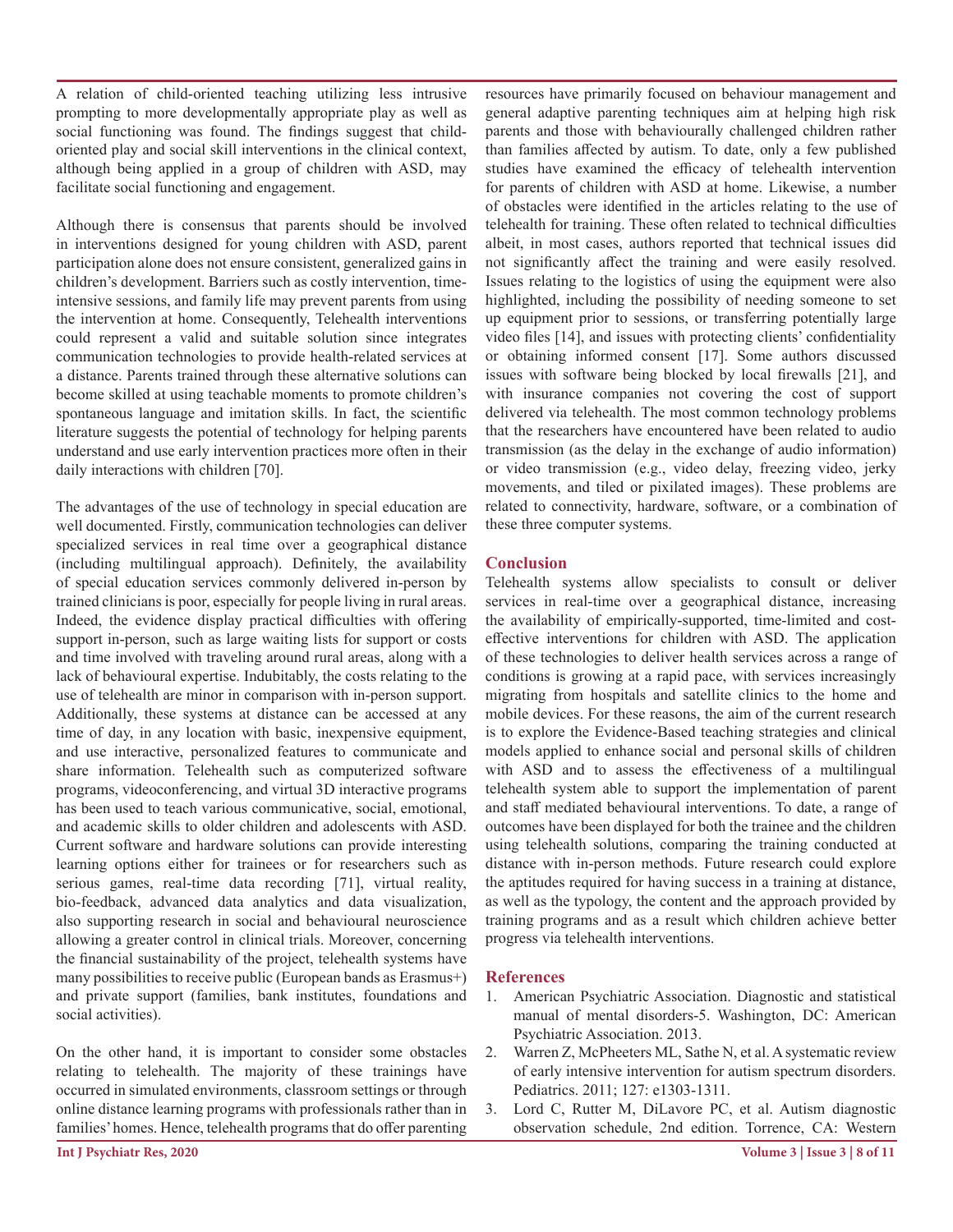Psychological Services. 2012.

- 4. Lord C, Rutter M, LeCouteur A. Autism diagnostic interview-revised: A revised version of a diagnostic interview for caregivers of individuals with possible pervasive developmental disorders. Journal of Autism and Developmental Disorders. 1994; 24: 659-685.
- 5. Dumasad JE, Wolf LC, Fisman SN, et al. Parenting stress, child behavior problems, and dysphoria in parents of children with autism, down syndrome, behavior disorders, and normal development, Exceptionality. A Special Education Journal. 1991; 2: 97-110.
- 6. Buescher AVSCidav Z, Knapp M, Mandell DS. Costs of Autism Spectrum Disorders in the United Kingdom and the United States. JAMA Pediatrics. 2014; 168: 721-728.
- 7. Bearss K, Burrell TL, Challa SA, et al. Feasibility of Parent Training via Telehealth for Children with Autism Spectrum Disorder and Disruptive Behaviour. A Demonstration Pilot. Journal of autism and developmental disorders. 2018; 48: 1020-1030.
- 8. Wacker DP, Lee JF, Dalmau YCP, et al. Conducting functional analyses of problem behaviour via telehealth. Journal of Applied Behaviour Analysis. 2013; 46: 31-46.
- 9. Lindgren S, Wacker D, Suess A, et al. Telehealth and autism: Treating challenging behaviour at lower cost. Pediatrics. 2016; 137: S167-S175.
- 10. Tomlinson SR, Gore N, McGill P. Training Individuals to Implement Applied Behaviour Analytic Procedures via Telehealth. A Systematic Review of the Literature. Journal of Behavioural Education. 2018; 27: 172-222.
- 11. Kaplan B, Litewka S. Ethical challenges of telemedicine and telehealth. Cambridge Quarterly of Healthcare Ethics. 2008; 17: 401-416.
- 12. Alnemary FM, Wallace M, Symon JBG, et al. Using international videoconferencing to provide staff training on functional behavioural assessment. Behavioural Interventions. 2015; 30: 73-86.
- 13. Higgins WJ, Luczynski KC, Carroll RA, et al. Evaluation of a telehealth training package to remotely train staff to conduct a preference assessment. Journal of Applied Behaviour Analysis. 2017; 50: 238-251.
- 14. Fischer AJ, Dart EH, Radley KC, et al. An evaluation of the effectiveness and acceptability of teleconsultation. Journal of Educational and Psychological Consultation. 2016; 27: 1-22.
- 15. Gibson JL, Pennington RC, Stenhoff DM, et al. Using desktop videoconferencing to deliver interventions to a preschool student with autism. Topics in Early Childhood Special Education. 2010; 29: 214-225.
- 16. Machalicek W, Lequia J, Pinkelman S, et al. Behavioural telehealth consultation with families of children with autism spectrum disorder. Behavioural Interventions. 2016; 31: 223- 250.
- 17. Suess AN, Romani PW, Wacker DP, et al. Evaluating the treatment fidelity of parents who conduct in-home functional communication training with coaching via telehealth. Journal of Behavioural Education. 2014; 23: 34-59.
- 18. Neely L, Rispoli M, Gerow S, et al. Preparing interventionists

via telepractice in incidental teaching for children with autism. Journal of Behavioural Education. 2016; 25: 393-416.

- 19. Barkaia A, Stokes TF, Mikiashvili T. Intercontinental telehealth coaching of therapists to improve verbalizations by children with autism. Journal of Applied Behaviour Analysis. 2017; 50: 582-589.
- 20. Fisher WW, Luczynski KC, Hood SA, et al. Preliminary findings of a randomized clinical trial of a virtual training program for applied behaviour analysis technicians. Research in Autism Spectrum Disorders. 2014; 8: 1044-1054.
- 21. Hay-Hansson AW, Eldevik S. Training discrete trials teaching skills using video conference. Research in Autism Spectrum Disorders. 2013; 7: 1300-1309.
- 22. Wainer AL, Ingersoll BR. Increasing access to an ASD imitation intervention via a telehealth parent training program. Journal of Autism and Developmental Disorders. 2015; 45: 3877-3890.
- 23. Machalicek W, O'Reilly M, Chan JM, et al. Using videoconferencing to support teachers to conduct preference assessments with students with autism and developmental disabilities. Research in Autism Spectrum Disorders. 2009; 3: 32-41.
- 24. Griffiths R. Griffiths mental development scales extended revised manual. Firenze. Giunti Organizzazioni Speciali. 2006.
- 25. Cornoldi C, Giofrè D, Belacchi C. Leiter-3 Leiter International Performance Scale. Tirth Edition. Standardizzazione italiana. 2016.
- 26. Sundberg ML, Partington JW, Ghezzi PM, et al. The need for both discrete train and natural environment language teaching for children with autism. Autism: Behaviour Analytic Perspectives. 1999; 139-156.
- 27. Partington J, Sundberg M. The assessment of basic language and learning skills (The ABLLS): An assessment, curriculum guide, and skills tracking system for children with autism or other developmental disabilities. California. Behaviour Analysts, Inc. 1998.
- 28. Smith T, Scahill L, Dawson G, et al. Designing research studies on psychosocial interventions in autism. Journal of Autism and Developmental Disorders. 2007; 37: 354-366.
- 29. Frost L, Bondy A. PECS: The Picture Exchange Communication System Training Manual. Cherry Hill, NJ: Pyramid Educ. Consult. 2nd ed. 2002.
- 30. Lerman DC, Dittlinger LH, Fentress G, et al. A comparison of methods for collecting data on performance during discrete trial teaching. Behaviour Analysis in Practice. 2011; 4: 53-62.
- 31. Lee JF, Schieltz KM, Suess AN, et al. Guidelines for developing telehealth services and troubleshooting problems with telehealth technology when coaching parents to conduct functional analyses and functional communication training in their homes. Behaviour analysis in practice. 2015; 8: 190-200.
- 32. Rutter M, Bailey A, Lord C. Social communication questionnaire (SCQ). Los Angeles, CA: Western Psychological Services. 2003.
- 33. Sparrow S, Balla D, Cicchetti D. Vineland adaptive behaviour scales — interview edition. Circle Pines. MN American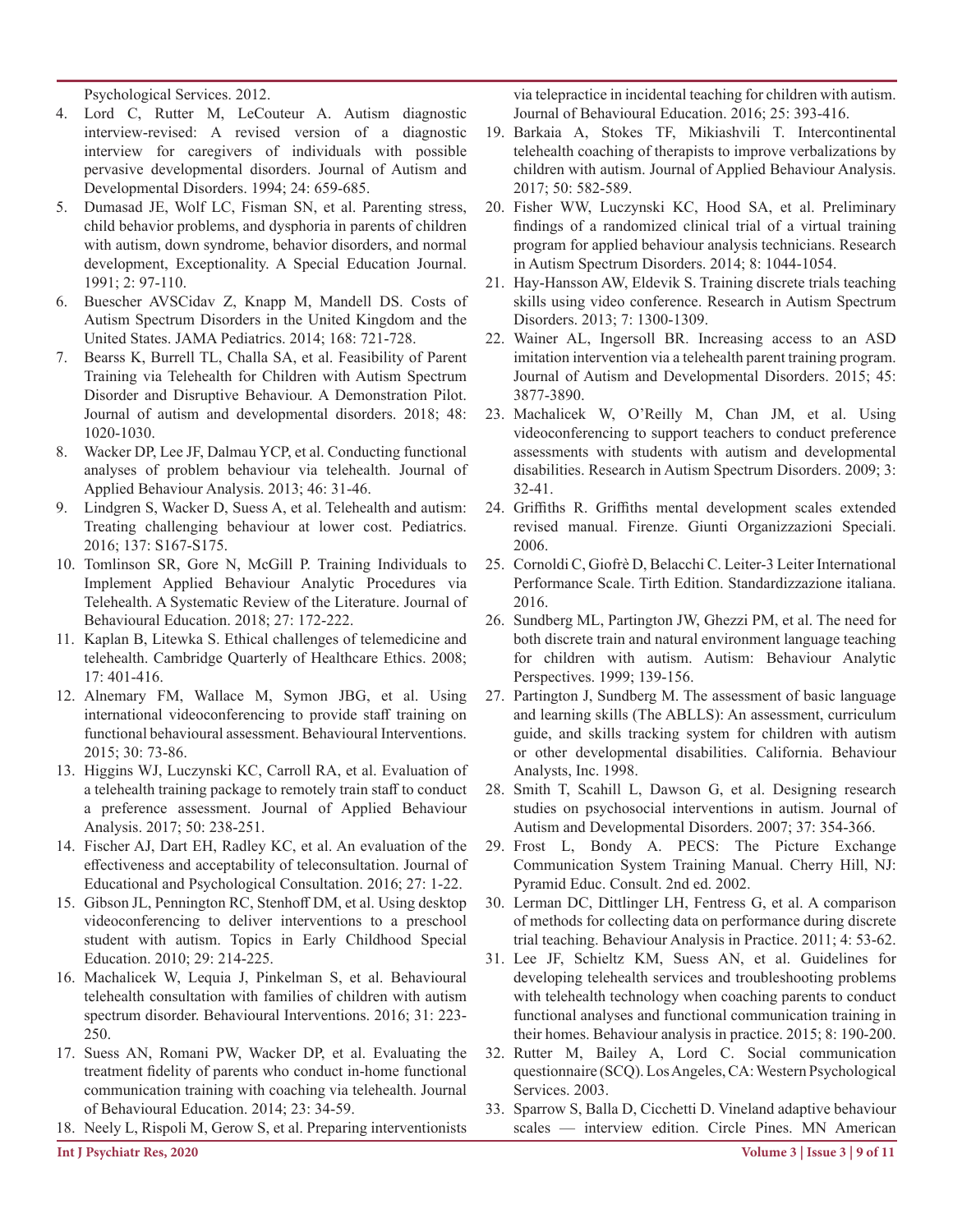Guidance Service. 1984.

- 34. Fenson L, Pethick S, Renda C, et al. Short-form versions of the MacArthur communication developmental inventories. Applied Psycholinguistics. 2000; 21: 95-116.
- 35. Matson JL, Gonzalez ML, Rivet TT. Reliability of the autism spectrum disorder- behaviour problems for children (ASD-BPC). Research in Autism Spectrum Disorders. 2008; 2: 696- 706.
- 36. Abidin RR. Parenting stress index. Professional manual (3rd edition). Odessa, FL: Psychological Assessment Resources. 1999.
- 37. De Girolamo G, Rucci P, Scocco P, et al. La valutazione della qualità della vita. validazione del WHO-QOL-Breve. Epidemiologia e Psichiatria Sociale. 2000; 9: 45-55.
- 38. Abidin RR. Parenting stress index. Professional manual (3rd edition). Odessa, FL: Psychological Assessment Resources. 1999.
- 39. Vismara LA, Rogers SJ. Behavioural treatment in autism spectrum disorders: What do we know?, Annual Review of Clinical Psychology. 2010; 6: 447-468.
- 40. Corsello CM. Early intervention in autism. Infants & Young Children. 2005; 18: 74-85.
- 41. Dawson G, Rogers S, Munson J, et al. Randomized, controlled trial of an intervention for toddlers with autism: The Early Start Denver Model. Pediatrics. 2010; 125: e17-e23.
- 42. Dawson G, Burner K. Behavioural interventions in children and adolescents with autism spectrum disorder: a review of recent findings, Current Opinion in Pediatrics. 2011; 23: 616- 620.
- 43. Cohen H, Amerine-Dickens M, Smith T. Early intensive behavioural treatment. Replication of the UCLA model in a community setting. Developmental and Behavioural Pediatrics. 2006; 27: 145-155.
- 44. Eldevik S, Eikeseth S, Jahr E, et al. Effects of low-intensity behavioural treatment for children with autism and mental retardation. Journal of Autism and Developmental Disorders. 2006; 36: 211-224.
- 45. Eldevik S, Hastings R, Hughes JC, et al. Meta-analysis of early intensive intervention for children with autism. Journal of Clinical Child and Adolescent Psychology. 2009; 38: 439- 450.
- 46. Eikeseth S, Smith T, Jah E, et al. Intensive behavioural treatment at school for 4- to 7- year-old children with autism. Behaviour Modification. 2002; 26: 49-68.
- 47. Eikeseth S, Smith T, Jahr E, et al. Outcome for children with autism who began intensive behavioural treatment between ages 4 and 7: A comparison controlled study. Behaviour Modification. 2007; 31: 264-278.
- 48. Howard JS, Sparkman CR, Cohen HG, et al. A comparison of intensive behaviour analytic and eclectic treatment for young children with autism. Research in Developmental Disabilities. 2005; 26: 359-383.
- 49. Perry A, Cummings A, Dunn Geier J, et al. Effectiveness of intensive behavioural intervention in a large, community based program. Research in Autism Spectrum Disorders. 2008; 2: 621-642.
- 50. Reed P, Osborne LA, Corness M. Relative effectiveness of different home-based behavioural approaches to early teaching intervention. Journal of Autism and Developmental Disorders. 2007; 37: 1815-1821.
- 51. Reichow B, Barton EE, Boyd BA, et al. Early intensive behavioural intervention (EIBI) for young children with autism spectrum disorders (ASD). Cochrane Database Syst Rev. 2012; 10: CD009260.
- 52. Remington B, Hastings RP, Kovshoff H, et al. Early intensive behavioural intervention: Outcomes for children with autism and their parents after two years. American Journal on Mental Retardation. 2007; 112: 418-438.
- 53. Smith T, Groen AD, Wynn JW. Parent-directed intensive early intervention for children with pervasive developmental disorders. Research in Developmental Disabilities. 2000; 21: 297-309.
- 54. Fava L, Strauss K, Valeri G, et al. The effectiveness of a cross- setting complementary staff- and parent-mediated Early Intensive Behavioural Intervention for young children with ASD. Research in Autism Spectrum Disorders. 2011; 5: 1479-1492.
- 55. Granpeesheh D, Dixon DR, Tarbox J, et al. The effects of age and treatment intensity in behavioural intervention outcomes for children with autism spectrum disorders. Research in Autism Spectrum Disorders. 2009; 3: 1014-1022.
- 56. Harris SL, Handleman JS. Age and IQ at intake as predictors of placement for young children with autism: A 4 to 6 year follow-up. Journal of Autism and Developmental Disorders. 2000; 30: 137-142.
- 57. Perry A, Cummings A, DunnGeier J, et al. Predictors of outcome for children receiving intensive behavioural intervention in a large, community-based program. Research in Autism Spectrum Disorders. 2011; 5: 592-603.
- 58. Hayward DW, Gale CM, Eikeseth S. Intensive behavioural intervention for young children with autism: A research-based model. Research in Autism Spectrum Disorders. 2009; 3: 571- 580.
- 59. Sallows GO, Graupner TD. Intensive behavioural treatment for children with autism: Four-year outcome and predictors. American Journal on Mental Retardation. 2005; 110: 417-438.
- 60. Darrou C, Pry R, Pernon E, et al. Outcome of young children with autism. Does the amount of intervention influence developmental trajectories? Autism. 2010; 14: 663-677.
- 61. Sutera S, Pandey J, Esser EL, et al. Predictors of optimal outcome in toddlers diagnosed with autism spectrum disorders. Journal of Autism and Developmental Disorders. 2007; 37: 98-107.
- 62. Luiselli JK, O'Malley Cannon B, Ellis JT, et al. Home-based behavioural intervention for young children with autism/ pervasive developmental disorder. Autism.2000; 4: 426-438.
- 63. Vismara LA, Colombi C, Rogers S. Can one hour a week of therapy lead to lasting changes in young children with autism? Autism. 2009; 13: 93-115.
- 64. Matson JL, Konst MJ. What is the evidence for long term effects of early autism interventions?, Research in Autism Spectrum Disorders. 2013; 7: 475-479.